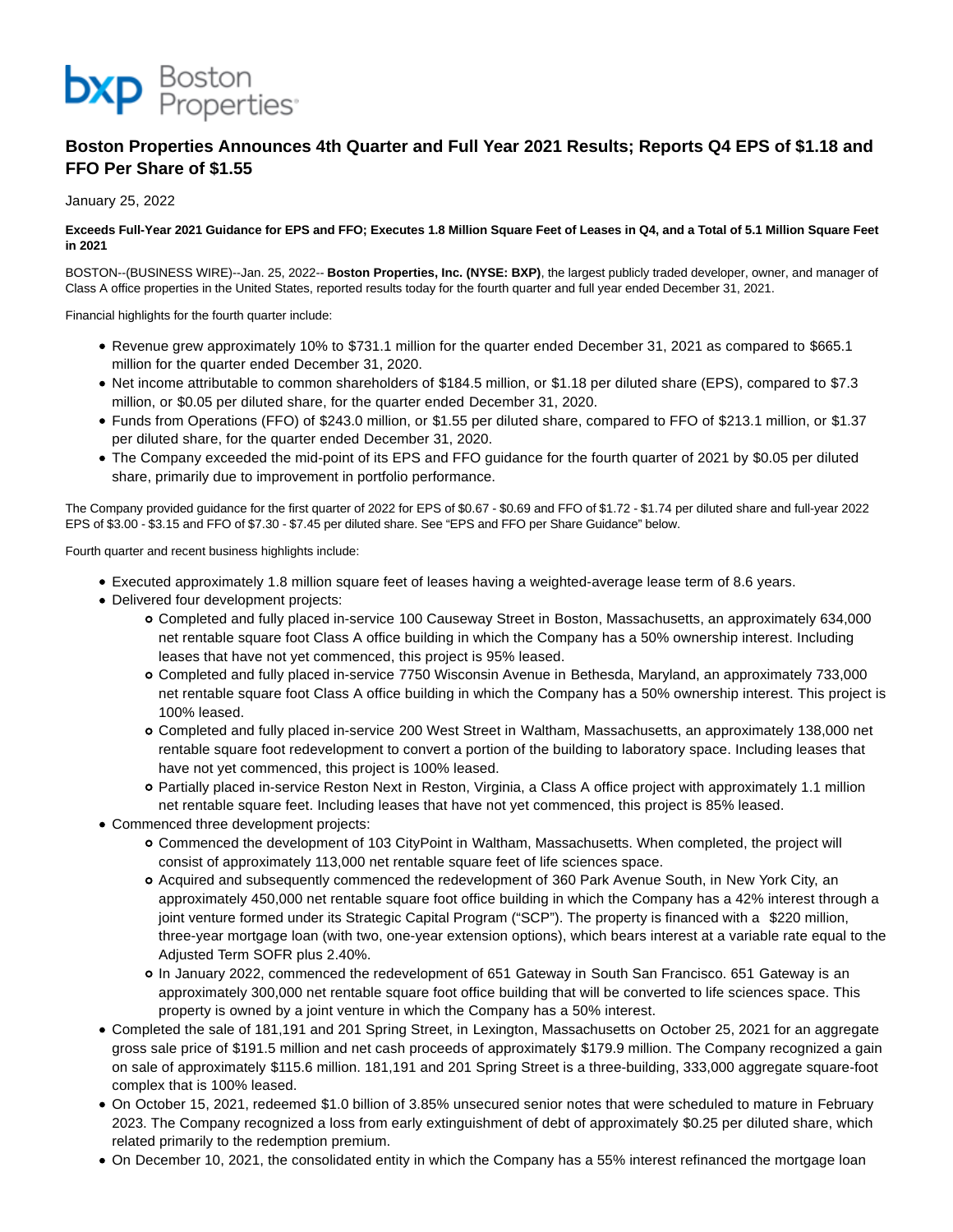collateralized by its 601 Lexington Avenue property located in New York City. The mortgage loan, totaling \$1.0 billion, requires interest-only payments at a fixed interest rate of 2.79% per annum until maturity on January 9, 2032. The previous mortgage loan had an outstanding balance of approximately \$616.1 million, bore interest at a fixed rate of 4.75% per annum and was scheduled to mature on April 10, 2022.

- Earned national recognition as an industry leader and furthered BXP's commitments to ESG and sustainability performance:
	- Named to Newsweek's America's Most Responsible Companies 2022 list. Boston Properties, Inc. ranked #1 in its industry and increased its overall rank to #31 out of the 500 companies included on this year's list.
	- o Named to the inaugural Forbes Green Growth 50 list. Boston Properties, Inc. ranked #4 among the top 50 companies that are reducing greenhouse gas emissions while growing profits.
	- Committed to reposition 140 Kendrick Street in Needham, Massachusetts, as Net Zero, Carbon Neutral, which is further defined by the LEED Zero Carbon Certification, in partnership with our tenant Wellington Management.

Financial results for the year ended December 31, 2021 include:

- Net income attributable to common shareholders of \$496.2 million, or \$3.17 per diluted share (EPS), compared to \$862.2 million, or \$5.54 per diluted share, for the year ended December 31, 2020 due primarily to \$495.3 million of higher gains on asset sales in 2020.
- Funds from Operations (FFO) of \$1.0 billion, or \$6.56 per diluted share, compared to FFO of \$978.2 million, or \$6.29 per diluted share, for the year ended December 31, 2020.

Full year 2021 business highlights include:

- Executed a total of approximately 5.1 million square feet of leases in 2021 compared to 3.7 million square feet in 2020.
- Placed in-service five development projects and commenced development and redevelopment of seven projects, focused primarily on meeting the ongoing demand from tenants in the life sciences sector. In addition to the projects highlighted in the fourth quarter above, these projects include:
	- Completed and fully placed in-service One Five Nine East 53rd Street in New York City, a Class A office and retail redevelopment of the low-rise portion of 601 Lexington Avenue with approximately 220,000 net rentable square feet located in New York City. The property includes The Hugh, a culinary collective featuring 18 restaurants, including a wine bar and craft beer tap room, and enriched with a collection of art, murals, and greenery, and serves as Midtown East's newest food destination.
	- Commenced development of 180 CityPoint, a 329,000 square foot lab project in Waltham, Massachusetts.
	- Commenced redevelopment of 880 Winter Street, a 224,000 square foot office property in Waltham, Massachusetts that will be converted into lab space. This project is 74% leased.
	- Commenced development of 751 Gateway, a 229,000 square foot lab project in South San Francisco, California. 751 Gateway is the first phase of a multi-phase life sciences campus development. The Company will own 49% of 751 Gateway and future development projects at Gateway Commons upon completion. This project is 100% leased.
	- Commenced redevelopment of the top floors of the Prudential Tower in Boston, Massachusetts into a 59,000 square foot, world-class observatory attraction. View Boston will be Boston's only observatory and will feature a dramatic, 360-degree outdoor viewing deck, 11,000 square feet of outdoor space and two floors of exhibits and public spaces, marking a transformative addition to the City of Boston.
- Grew the Company's life sciences portfolio through the following two acquisitions:
	- 153 & 211 Second Avenue, two lab properties comprising approximately 137,000 square-feet in Waltham, Massachusetts, a highly desirable location for leading and emerging companies in the life sciences and biotechnology sector.
	- Shady Grove Bio+Tech Campus, consisting of seven buildings totaling approximately 435,000 square feet in the Shady Grove area of Rockville, Maryland, a region that is home to more than 400 companies in the biotechnology and life sciences sector. The Company plans to convert the office buildings on the campus to lab to meet current and growing demand in the region from biotechnology companies for new, Class A lab space.
- As part of our broader Strategic Capital Program, established a co-investment program with Canada Pension Plan Investment Board ("CPP Investments") and GIC for future acquisitions of select office properties in the United States. The partners have targeted an aggregate of \$1.0 billion of equity to the program, with BXP and CPP Investments each allocating \$250 million and GIC allocating \$500 million. The partnership expects to employ leverage allowing for an initial investment capacity of approximately \$2.0 billion. With these capital commitments, BXP expects to be able to accelerate the pace at which it can pursue acquisition opportunities and extend its investment capacity.
- Acquired Safeco Plaza, an approximately 800,000 square-foot Class A office building in Seattle, Washington. This acquisition marks BXP's initial entry into the Seattle market, one of the most vibrant markets in the U.S. for companies in the technology, life sciences, manufacturing, and financial services sectors. Safeco Plaza is approximately 90% leased. The Company closed the acquisition on September 1, 2021, under a joint venture in which the Company has a 33.67%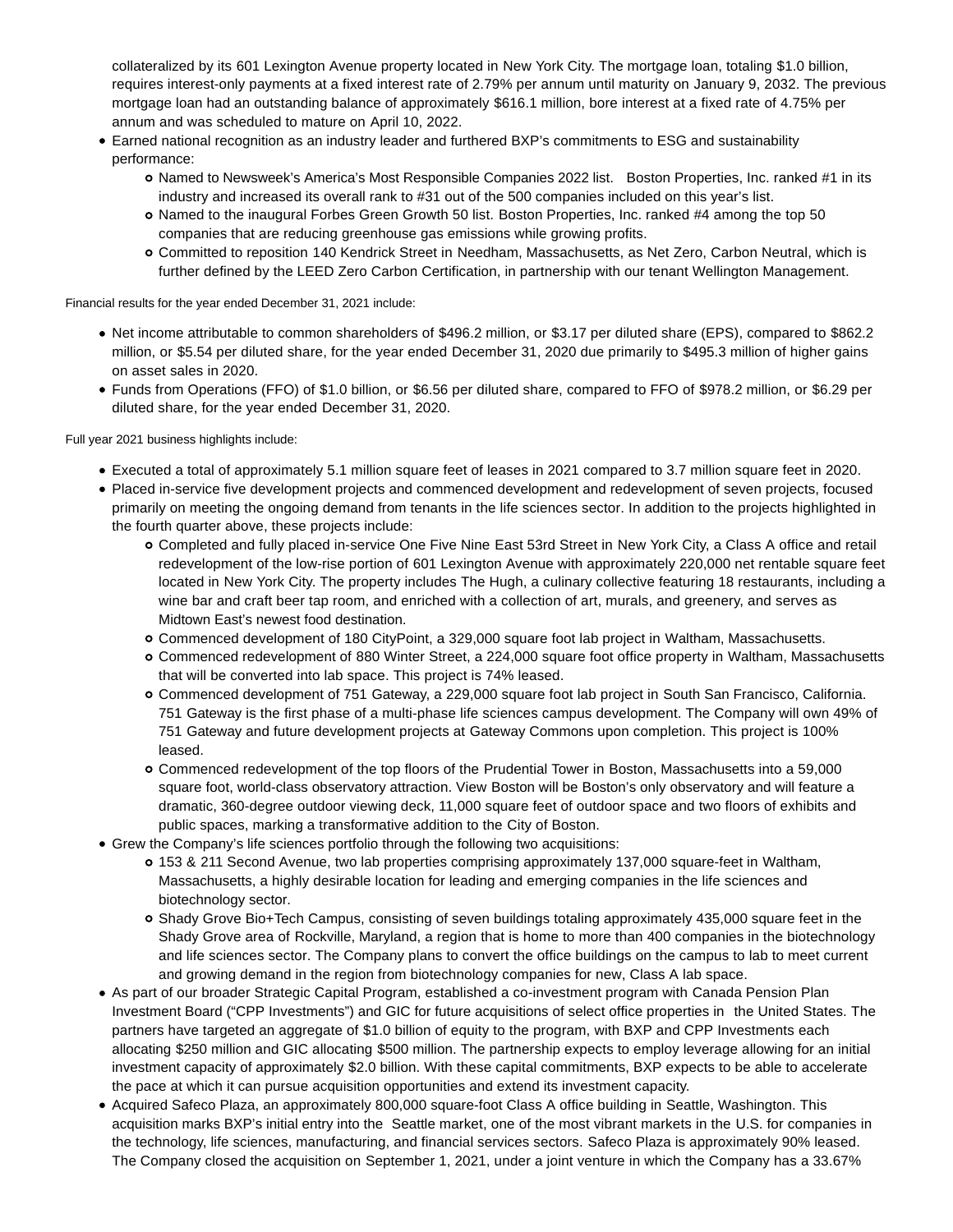interest.

- Completed two green bond offerings totaling \$1.7 billion, including \$850 million of 2.55% unsecured senior notes due 2032 and \$850 million of 2.45% unsecured senior notes due 2033.
- Earned a top ESG rating in the 2021 Global Real Estate Sustainability Benchmark (GRESB®) assessment. The Company earned its tenth consecutive "Green Star" recognition and the highest GRESB 5-star Rating, as well as an "A" disclosure score. The Company also achieved the highest scores in several categories, including Data Monitoring & Review, Targets, Policies, Reporting, and Leadership.

The reported results are unaudited and there can be no assurance that these reported results will not vary from the final information for the quarter and year ended December 31, 2021. In the opinion of management, the Company has made all adjustments considered necessary for a fair statement of these reported results.

### **EPS and FFO per Share Guidance:**

The Company's guidance for the first quarter and full year 2022 for EPS (diluted) and FFO per share (diluted) is set forth and reconciled below. Except as described below, the estimates reflect management's view of current and future market conditions, including assumptions with respect to rental rates, occupancy levels, the timing of the lease-up of available space, and the earnings impact of the events referenced in this release and those referenced during the related conference call. Except as otherwise publicly disclosed, the estimates do not include any material (1) possible future gains or losses or the impact on operating results from other possible future property acquisitions or dispositions, (2) possible gains or losses from capital markets activity (including, without limitation, due to the early extinguishment of and/or refinancing of debt or resulting from hedging activity and derivatives), (3) possible future write-offs or reinstatements of accounts receivable and accrued rent balances, or (4) possible future impairment charges. EPS estimates may be subject to fluctuations as a result of several factors, including changes in the recognition of depreciation and amortization expense, impairment losses on depreciable real estate, and any gains or losses associated with disposition activity. The Company is not able to assess at this time the potential impact of these factors on projected EPS. By definition, FFO does not include real estate-related depreciation and amortization, impairment losses on depreciable real estate, or gains or losses associated with disposition activities. There can be no assurance that the Company's actual results will not differ materially from the estimates set forth below.

#### **First Quarter 2022 Full Year 2022**

|                                                                         | Low    | High   | Low    | High   |
|-------------------------------------------------------------------------|--------|--------|--------|--------|
| Projected EPS (diluted)                                                 | \$0.67 | \$0.69 | \$3.00 | \$3.15 |
| Add:                                                                    |        |        |        |        |
| Projected Company share of real estate<br>depreciation and amortization | 1.05   | 1.05   | 4.30   | 4.30   |
| Projected FFO per share (diluted)                                       | \$1.72 | \$1.74 | \$7.30 | \$7.45 |

Boston Properties will host a conference call on Wednesday, January 26, 2022 at 10:00 AM Eastern Time, open to the general public, to discuss the fourth quarter and full year 2021 results, provide a business update and discuss other business matters that may be of interest to investors. The number to call for this interactive teleconference is (877) 796-3880 (Domestic) or (443) 961-9013 (International) and entering the passcode 8157421. A replay of the conference call will be available by dialing (855) 859-2056 (Domestic) or (404) 537-3406 (International) and entering the passcode 8157421. There will also be a live audio webcast of the call, which may be accessed in the Investor Relations section of the Company's website at [investors.bxp.com.](https://cts.businesswire.com/ct/CT?id=smartlink&url=http%3A%2F%2Finvestors.bxp.com&esheet=52568605&newsitemid=20220125006177&lan=en-US&anchor=investors.bxp.com&index=1&md5=4144e41d86c5f32e01a3c1008d9f76a6) Shortly after the call, a replay of the webcast will be available in the Investor Relations section of the Company's website and archived for up to twelve months following the call.

Additionally, a copy of Boston Properties' fourth quarter 2021 "Supplemental Operating and Financial Data" and this press release are available in the Investor Relations section of the Company's website at [investors.bxp.com.](https://cts.businesswire.com/ct/CT?id=smartlink&url=http%3A%2F%2Finvestors.bxp.com&esheet=52568605&newsitemid=20220125006177&lan=en-US&anchor=investors.bxp.com&index=2&md5=00e08490544084dafb06fdf9e04e9184)

Boston Properties (NYSE: BXP) is the largest publicly traded developer, owner, and manager of Class A office properties in the United States, concentrated in six markets - Boston, Los Angeles, New York, San Francisco, Seattle, and Washington, DC. The Company is a fully integrated real estate company, organized as a real estate investment trust (REIT), that develops, manages, operates, acquires, and owns a diverse portfolio of primarily Class A office space. Including properties owned by unconsolidated joint ventures, the Company's portfolio totals 52.8 million square feet and 201 properties, including nine properties under construction/redevelopment. For more information about Boston Properties, please visit our website at [www.bxp.com o](https://cts.businesswire.com/ct/CT?id=smartlink&url=http%3A%2F%2Fwww.bxp.com&esheet=52568605&newsitemid=20220125006177&lan=en-US&anchor=www.bxp.com&index=3&md5=ea5b5658686ecb74d6d4e76814f58fa3)r follow us o[n LinkedIn o](https://cts.businesswire.com/ct/CT?id=smartlink&url=https%3A%2F%2Fwww.linkedin.com%2Fcompany%2Fboston-properties&esheet=52568605&newsitemid=20220125006177&lan=en-US&anchor=LinkedIn&index=4&md5=bfea7f061dca7873f6d478bf0b3773dd)r [Instagram.](https://cts.businesswire.com/ct/CT?id=smartlink&url=https%3A%2F%2Fwww.instagram.com%2Fbxpbostonproperties%2F%3Fhl%3Den&esheet=52568605&newsitemid=20220125006177&lan=en-US&anchor=Instagram&index=5&md5=2b4e66aee8086e9403b8ce1cd36e3020)

This press release contains "forward-looking statements" as defined in the Private Securities Litigation Reform Act of 1995. You can identify these statements by our use of the words "anticipates," "believes," "budgeted," "could," "estimates," "expects," "guidance," "intends," "may," "might," "plans," "projects," "should," "will," and similar expressions that do not relate to historical matters. These statements are based on our current plans, expectations, projections and assumptions about future events. You should exercise caution in interpreting and relying on forward-looking statements because they involve known and unknown risks, uncertainties and other factors, which are, in some cases, beyond Boston Properties' control. If our underlying assumptions prove inaccurate, or known or unknown risks or uncertainties materialize, actual results could differ materially from those expressed or implied by the forward-looking statement. These factors include, without limitation, uncertainties and risks related to the impact of the COVID-19 global pandemic, including the duration, scope and severity of the pandemic domestically and internationally; federal, state and local government actions and restrictive measures implemented in response to COVID-19, the effectiveness of such measures and the effect of any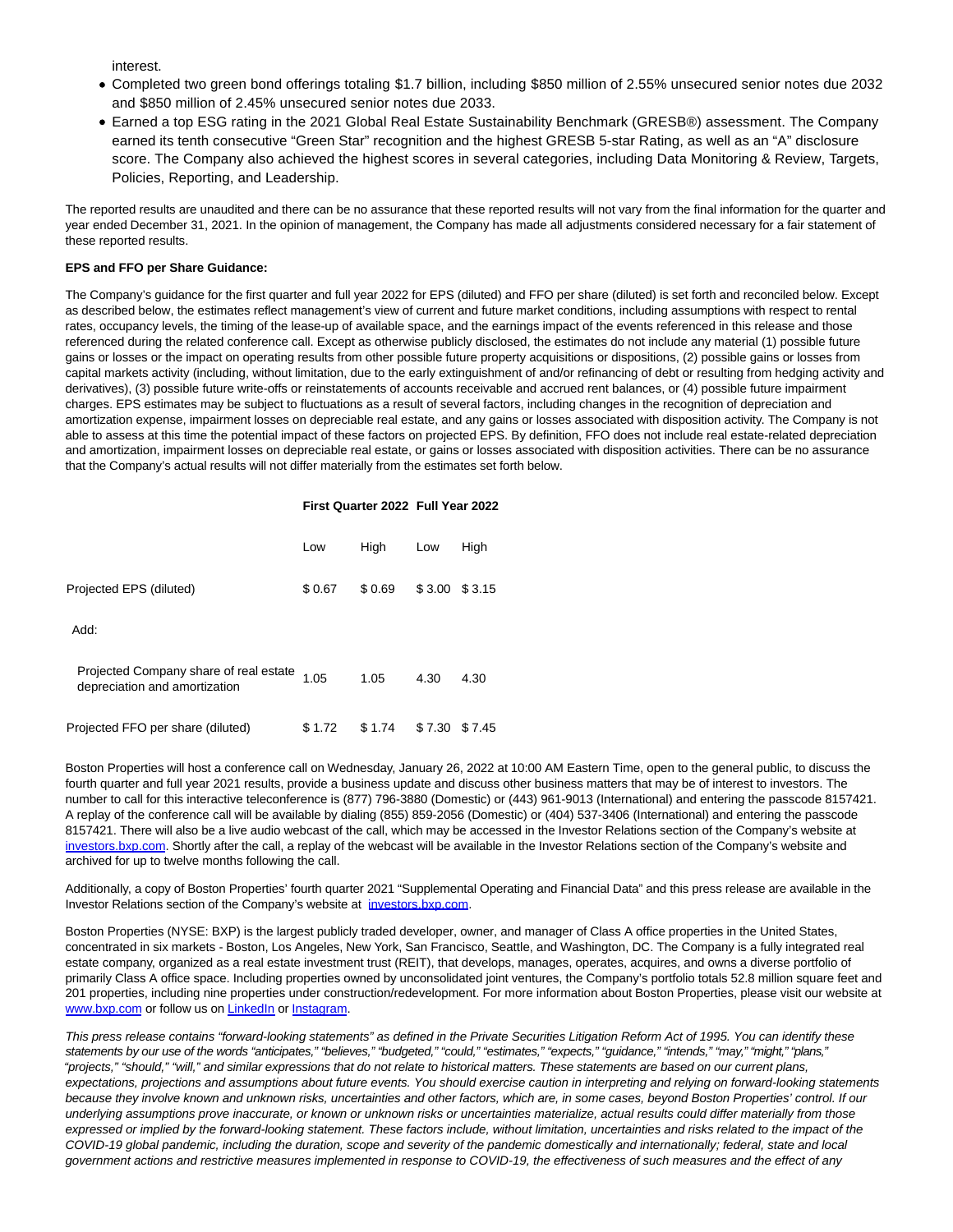relaxation or reimplementation of restrictions, and the direct and indirect impact of such measures on the U.S. and international economy and economic activity generally, the demand for office space, and our and our tenants' businesses, financial condition, results of operation, cash flows and liquidity; the emergence and characteristics of new variants, the speed, effectiveness and distribution of vaccines(including effectiveness against variant strains), whether new or existing actions or measures continue to impact the ability of our residential tenants to generate sufficient income to pay, or make them unwilling to pay rent in a timely manner, in full or at all; the health, continued service and availability of our personnel, including our key personnel and property management teams; and the effectiveness or lack of effectiveness of government relief in providing assistance to individuals and large and small businesses, including our tenants, that have suffered significant adverse effects from COVID-19. In addition to the risks specific to COVID-19, other factors include, without limitation, the Company's ability to enter into new leases or renew leases on favorable terms, dependence on tenants' financial condition, the uncertainties of real estate development, acquisition and disposition activity, the ability to effectively integrate acquisitions, the uncertainties of investing in new markets, the costs and availability of financing, the effectiveness of our interest rate hedging contracts, the ability of our joint venture partners to satisfy their obligations, the effects of local, national and international economic and market conditions, the effects of acquisitions, dispositions and possible impairment charges on our operating results, the impact of newly adopted accounting principles on the Company's accounting policies and on period-to-period comparisons of financial results, regulatory changes and other risks and uncertainties detailed from time to time in the Company's filings with the Securities and Exchange Commission. These forward-looking statements speak only as of the date of issuance of this report and are not guarantees of future results, performance, or achievements. Boston Properties does not undertake a duty to update or revise any forward-looking statement whether as a result of new information, future events or otherwise, except as may be required by law.

Financial tables follow.

#### **BOSTON PROPERTIES, INC.**

## **CONSOLIDATED BALANCE SHEETS**

#### **(Unaudited)**

|                                        | December 31,<br>2021   | December 31,<br>2020            |
|----------------------------------------|------------------------|---------------------------------|
|                                        | and par value amounts) | (in thousands, except for share |
| <b>ASSETS</b>                          |                        |                                 |
| Real estate, at cost                   | \$22,298,103           | \$21,649,383                    |
| Construction in progress               | 894,172                | 868,773                         |
| Land held for future development       | 560,355                | 450,954                         |
| Right of use assets - finance leases   | 237,507                | 237,393                         |
| Right of use assets - operating leases | 169,778                | 146,406                         |
| Less: accumulated depreciation         | (5,883,961)            | (5,534,102)                     |
| Total real estate                      | 18,275,954             | 17,818,807                      |
| Cash and cash equivalents              | 452,692                | 1,668,742                       |
| Cash held in escrows                   | 48,466                 | 50,587                          |
| Investments in securities              | 43,632                 | 39,457                          |
| Tenant and other receivables, net      | 60,513                 | 77,411                          |
| Related party note receivable, net     | 78,336                 | 77,552                          |
| Note receivables, net                  | 9,641                  | 18,729                          |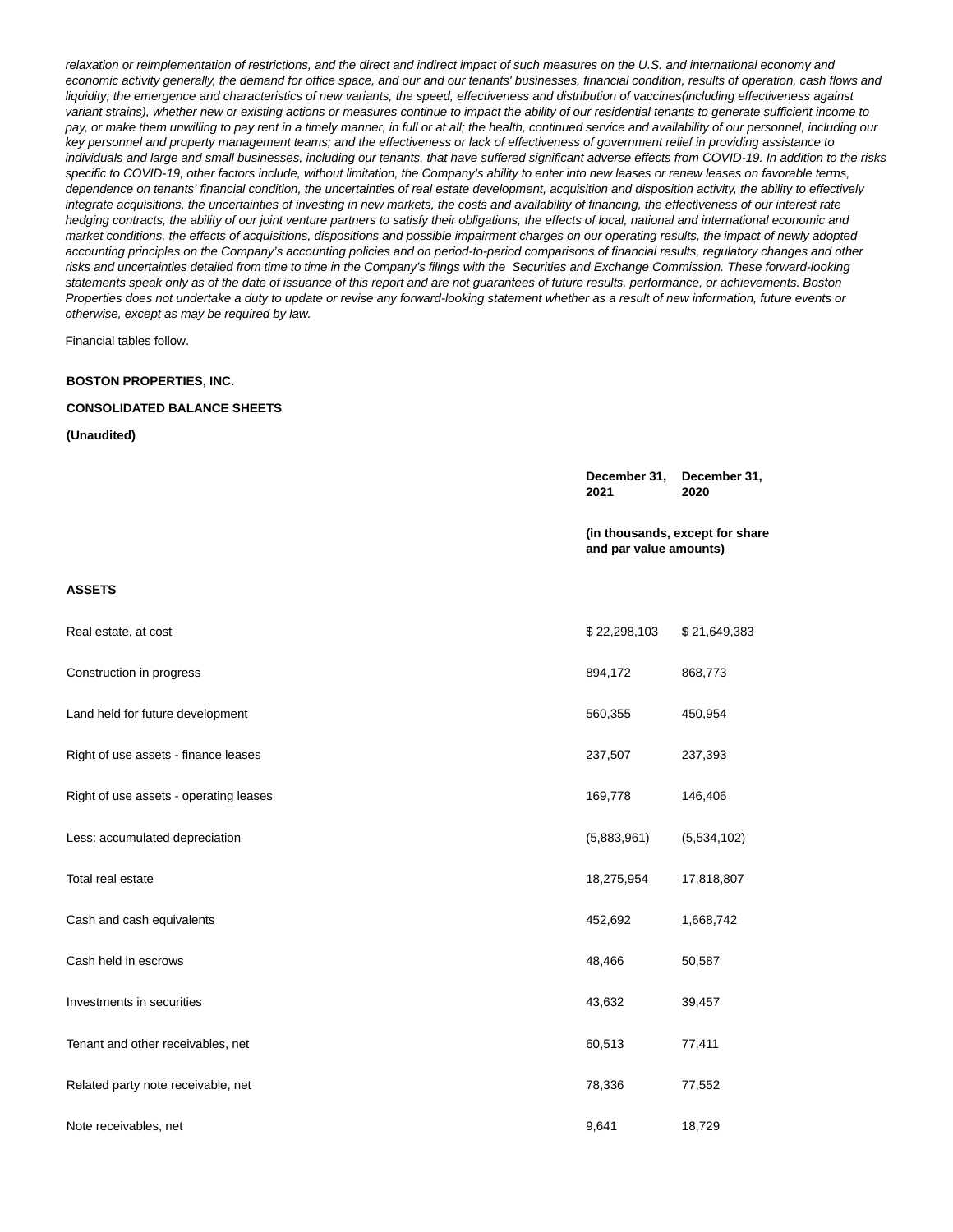| Accrued rental income, net                                                                                                                                                                                                                                                      | 1,226,745    | 1,122,502    |
|---------------------------------------------------------------------------------------------------------------------------------------------------------------------------------------------------------------------------------------------------------------------------------|--------------|--------------|
| Deferred charges, net                                                                                                                                                                                                                                                           | 618,798      | 640,085      |
| Prepaid expenses and other assets                                                                                                                                                                                                                                               | 57,811       | 33,840       |
| Investments in unconsolidated joint ventures                                                                                                                                                                                                                                    | 1,482,997    | 1,310,478    |
| <b>Total assets</b>                                                                                                                                                                                                                                                             | \$22,355,585 | \$22,858,190 |
| <b>LIABILITIES AND EQUITY</b>                                                                                                                                                                                                                                                   |              |              |
| Liabilities:                                                                                                                                                                                                                                                                    |              |              |
| Mortgage notes payable, net                                                                                                                                                                                                                                                     | \$3,267,914  | \$2,909,081  |
| Unsecured senior notes, net                                                                                                                                                                                                                                                     | 9,483,695    | 9,639,287    |
| Unsecured line of credit                                                                                                                                                                                                                                                        | 145,000      |              |
| Unsecured term loan, net                                                                                                                                                                                                                                                        |              | 499,390      |
| Lease liabilities - finance leases                                                                                                                                                                                                                                              | 244,421      | 236,492      |
| Lease liabilities - operating leases                                                                                                                                                                                                                                            | 204,561      | 201,713      |
| Accounts payable and accrued expenses                                                                                                                                                                                                                                           | 312,125      | 336,264      |
| Dividends and distributions payable                                                                                                                                                                                                                                             | 169,859      | 171,082      |
| Accrued interest payable                                                                                                                                                                                                                                                        | 94,796       | 106,288      |
| Other liabilities                                                                                                                                                                                                                                                               | 390,418      | 412,084      |
| <b>Total liabilities</b>                                                                                                                                                                                                                                                        | 14,312,789   | 14,511,681   |
|                                                                                                                                                                                                                                                                                 |              |              |
| Commitments and contingencies                                                                                                                                                                                                                                                   |              |              |
| Redeemable deferred stock units                                                                                                                                                                                                                                                 | 9,568        | 6,897        |
| Equity:                                                                                                                                                                                                                                                                         |              |              |
| Stockholders' equity attributable to Boston Properties, Inc.:                                                                                                                                                                                                                   |              |              |
| Excess stock, \$0.01 par value, 150,000,000 shares authorized, none issued or outstanding                                                                                                                                                                                       |              |              |
| Preferred stock, \$0.01 par value, 50,000,000 shares authorized; 5.25% Series B<br>cumulative redeemable preferred stock, \$0.01 par value, liquidation preference \$2,500<br>per share, 92,000 shares authorized, 80,000 shares issued and outstanding at<br>December 31, 2020 |              | 200,000      |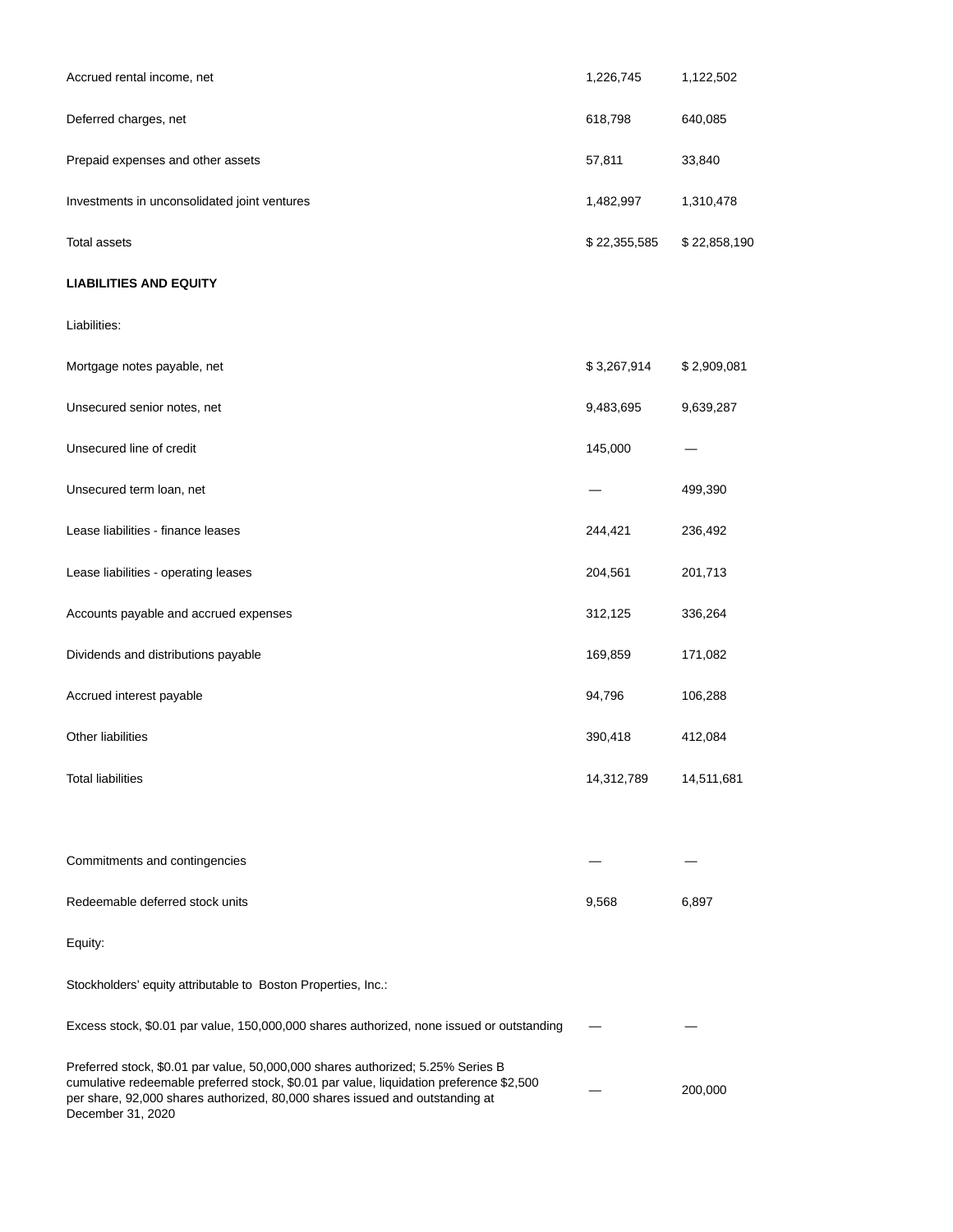| Common stock, \$0.01 par value, 250,000,000 shares authorized, 156,623,749 and<br>155,797,725 issued and 156,544,849 and 155,718,825 outstanding at December 31,<br>2021 and December 31, 2020, respectively |              |                    | 1,565                                        | 1,557                   |
|--------------------------------------------------------------------------------------------------------------------------------------------------------------------------------------------------------------|--------------|--------------------|----------------------------------------------|-------------------------|
| Additional paid-in capital                                                                                                                                                                                   |              |                    | 6,497,750                                    | 6,356,791               |
| Dividends in excess of earnings                                                                                                                                                                              |              |                    | (625, 911)                                   | (509, 653)              |
| Treasury common stock at cost, 78,900 shares at December 31, 2021 and December 31, 2020 (2,722)                                                                                                              |              |                    |                                              | (2,722)                 |
| Accumulated other comprehensive loss                                                                                                                                                                         |              |                    | (36, 662)                                    | (49, 890)               |
| Total stockholders' equity attributable to Boston Properties, Inc.                                                                                                                                           |              |                    | 5,834,020                                    | 5,996,083               |
| Noncontrolling interests:                                                                                                                                                                                    |              |                    |                                              |                         |
| Common units of the Operating Partnership                                                                                                                                                                    |              |                    | 642,655                                      | 616,596                 |
| Property partnerships                                                                                                                                                                                        |              |                    | 1,556,553                                    | 1,726,933               |
| Total equity                                                                                                                                                                                                 |              |                    | 8,033,228                                    | 8,339,612               |
| Total liabilities and equity                                                                                                                                                                                 |              |                    | \$22,355,585                                 | \$22,858,190            |
| <b>BOSTON PROPERTIES, INC.</b>                                                                                                                                                                               |              |                    |                                              |                         |
| <b>CONSOLIDATED STATEMENTS OF OPERATIONS</b>                                                                                                                                                                 |              |                    |                                              |                         |
| (Unaudited)                                                                                                                                                                                                  |              |                    |                                              |                         |
|                                                                                                                                                                                                              | December 31, | Three months ended |                                              | Year ended December 31, |
|                                                                                                                                                                                                              | 2021         | 2020               | 2021                                         | 2020                    |
|                                                                                                                                                                                                              |              |                    | (in thousands, except for per share amounts) |                         |
| Revenue                                                                                                                                                                                                      |              |                    |                                              |                         |
| Lease                                                                                                                                                                                                        |              |                    | \$690,912 \$639,357 \$2,753,014              | \$2,646,261             |
| Parking and other                                                                                                                                                                                            | 23,087       | 15,903             | 81,814                                       | 70,680                  |
| Hotel revenue                                                                                                                                                                                                | 6,227        | 464                | 13,609                                       | 7,478                   |
| Development and management services                                                                                                                                                                          | 7,516        | 6,356              | 27,697                                       | 29,641                  |
| Direct reimbursements of payroll and related costs from management<br>services contracts                                                                                                                     | 3,321        | 3,009              | 12,487                                       | 11,626                  |
| Total revenue                                                                                                                                                                                                | 731,063      | 665,089            | 2,888,621                                    | 2,765,686               |

Expenses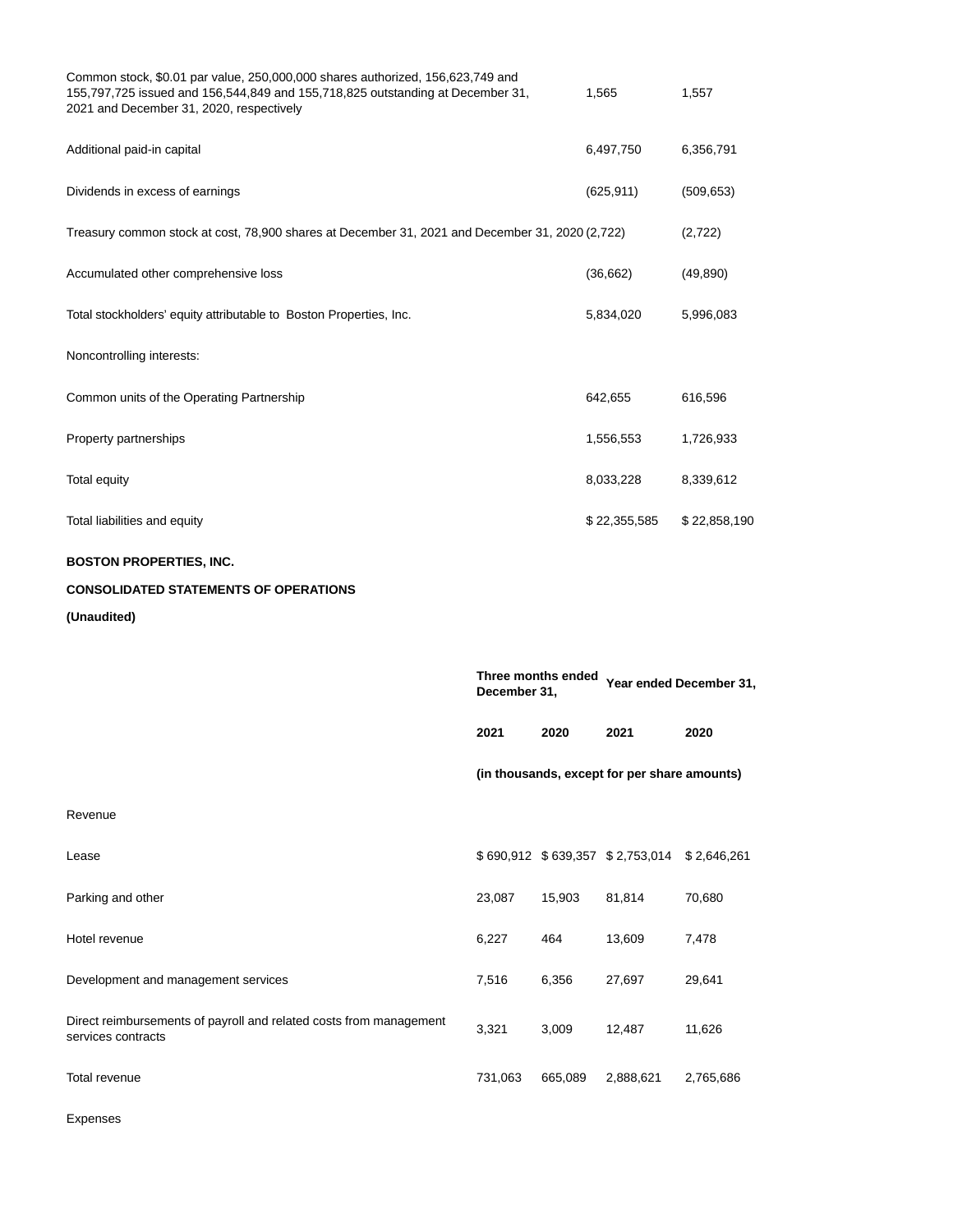Operating

| Rental                                                                                          | 256,778           | 256,194    | 1,021,151  | 1,017,208  |
|-------------------------------------------------------------------------------------------------|-------------------|------------|------------|------------|
| Hotel                                                                                           | 5,005             | 1,178      | 12,998     | 13,136     |
| General and administrative                                                                      | 33,649            | 31,053     | 151,573    | 133,112    |
| Payroll and related costs from management services contracts                                    | 3,321             | 3,009      | 12,487     | 11,626     |
| <b>Transaction costs</b>                                                                        | 2,066             | 277        | 5,036      | 1,531      |
| Depreciation and amortization                                                                   | 177,521           | 168,013    | 717,336    | 683,751    |
| Total expenses                                                                                  | 478,340           | 459,724    | 1,920,581  | 1,860,364  |
| Other income (expense)                                                                          |                   |            |            |            |
| Loss from unconsolidated joint ventures                                                         | (825)             | (79, 700)  | (2,570)    | (85, 110)  |
| Gains on sales of real estate                                                                   | 115,556           | 5,259      | 123,660    | 618,982    |
| Interest and other income (loss)                                                                | 1,564             | 1,676      | 5,704      | 5,953      |
| Gains (losses) from investments in securities                                                   | 1,882             | 4,296      | 5,626      | 5,261      |
| Losses from early extinguishment of debt                                                        | (44, 284)         |            | (45, 182)  |            |
| Interest expense                                                                                | (103, 331)        | (111, 991) | (423, 346) | (431, 717) |
| Net income                                                                                      | 223,285           | 24,905     | 631,932    | 1,018,691  |
| Net income attributable to noncontrolling interests                                             |                   |            |            |            |
| Noncontrolling interests in property partnerships                                               | (18, 204)         | (13,980)   | (70, 806)  | (48, 260)  |
| Noncontrolling interest-common units of theOperating Partnership                                | (20, 544)         | (990)      | (55, 931)  | (97, 704)  |
| Net income attributable to Boston Properties, Inc.                                              | 184,537           | 9,935      | 505,195    | 872,727    |
| Preferred dividends                                                                             |                   | (2,625)    | (2,560)    | (10, 500)  |
| Preferred stock redemption charge                                                               |                   |            | (6, 412)   |            |
| Net income attributable to Boston Properties, Inc. common shareholders                          | \$184,537 \$7,310 |            | \$496,223  | \$862,227  |
| Basic earnings per common share attributable to Boston Properties, Inc.<br>common shareholders: |                   |            |            |            |
| Net income                                                                                      | \$1.18            | \$0.05     | \$3.18     | \$5.54     |
| Weighted average number of common shares outstanding                                            | 156,297           | 155,682    | 156,116    | 155,432    |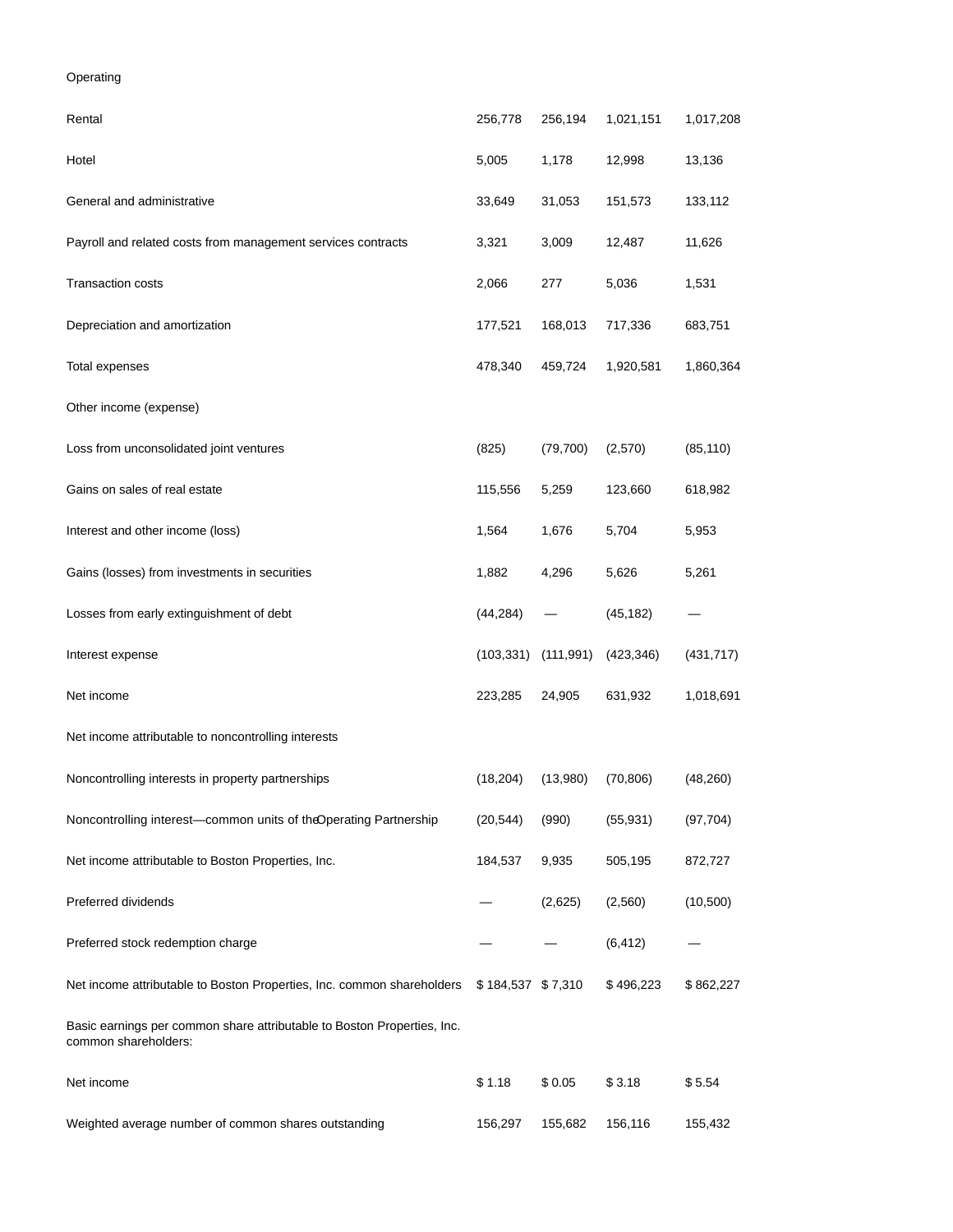| Diluted earnings per common share attributable to Boston Properties, Inc.<br>common shareholders: |         |                   |                    |                                              |           |
|---------------------------------------------------------------------------------------------------|---------|-------------------|--------------------|----------------------------------------------|-----------|
| Net income                                                                                        | \$1.18  | \$0.05            | \$3.17             | \$5.54                                       |           |
| Weighted average number of common and common equivalent<br>shares outstanding                     | 156,654 | 155,731           | 156,376            | 155,517                                      |           |
| <b>BOSTON PROPERTIES, INC.</b>                                                                    |         |                   |                    |                                              |           |
| <b>FUNDS FROM OPERATIONS (1)</b>                                                                  |         |                   |                    |                                              |           |
| (Unaudited)                                                                                       |         |                   |                    |                                              |           |
|                                                                                                   |         | December 31,      | Three months ended | Year ended December 31,                      |           |
|                                                                                                   |         | 2021              | 2020               | 2021                                         | 2020      |
|                                                                                                   |         |                   |                    | (in thousands, except for per share amounts) |           |
| Net income attributable to Boston Properties, Inc. common shareholders                            |         | \$184,537 \$7,310 |                    | \$496,223                                    | \$862,227 |
| Add:                                                                                              |         |                   |                    |                                              |           |
| Preferred stock redemption charge                                                                 |         |                   |                    | 6,412                                        |           |
| Preferred dividends                                                                               |         |                   | 2,625              | 2,560                                        | 10,500    |
| Noncontrolling interest - common units of the Operating Partnership                               |         | 20,544            | 990                | 55,931                                       | 97,704    |
| Noncontrolling interests in property partnerships                                                 |         | 18,204            | 13,980             | 70,806                                       | 48,260    |
| Net income                                                                                        |         | 223,285           | 24,905             | 631,932                                      | 1,018,691 |
| Add:                                                                                              |         |                   |                    |                                              |           |
| Depreciation and amortization expense                                                             |         | 177,521           | 168,013            | 717,336                                      | 683,751   |
| Noncontrolling interests in property partnerships' share of depreciation<br>and amortization      |         | (17, 482)         | (15, 910)          | (67, 825)                                    | (71, 850) |
| Company's share of depreciation and amortization from unconsolidated<br>joint ventures            |         | 20,401            | 21,168             | 71,966                                       | 80,925    |
| Corporate-related depreciation and amortization                                                   |         | (426)             | (441)              | (1,753)                                      | (1,840)   |
| Impairment loss on investment in unconsolidated joint venture                                     |         |                   | 60,524             |                                              | 60,524    |
| Less:                                                                                             |         |                   |                    |                                              |           |
| Gains on sale of investment included within loss from unconsolidated<br>joint ventures            |         |                   | 12                 | 10,257                                       | 5,958     |
| Gains on sales of real estate                                                                     |         | 115,556           | 5,259              | 123,660                                      | 618,982   |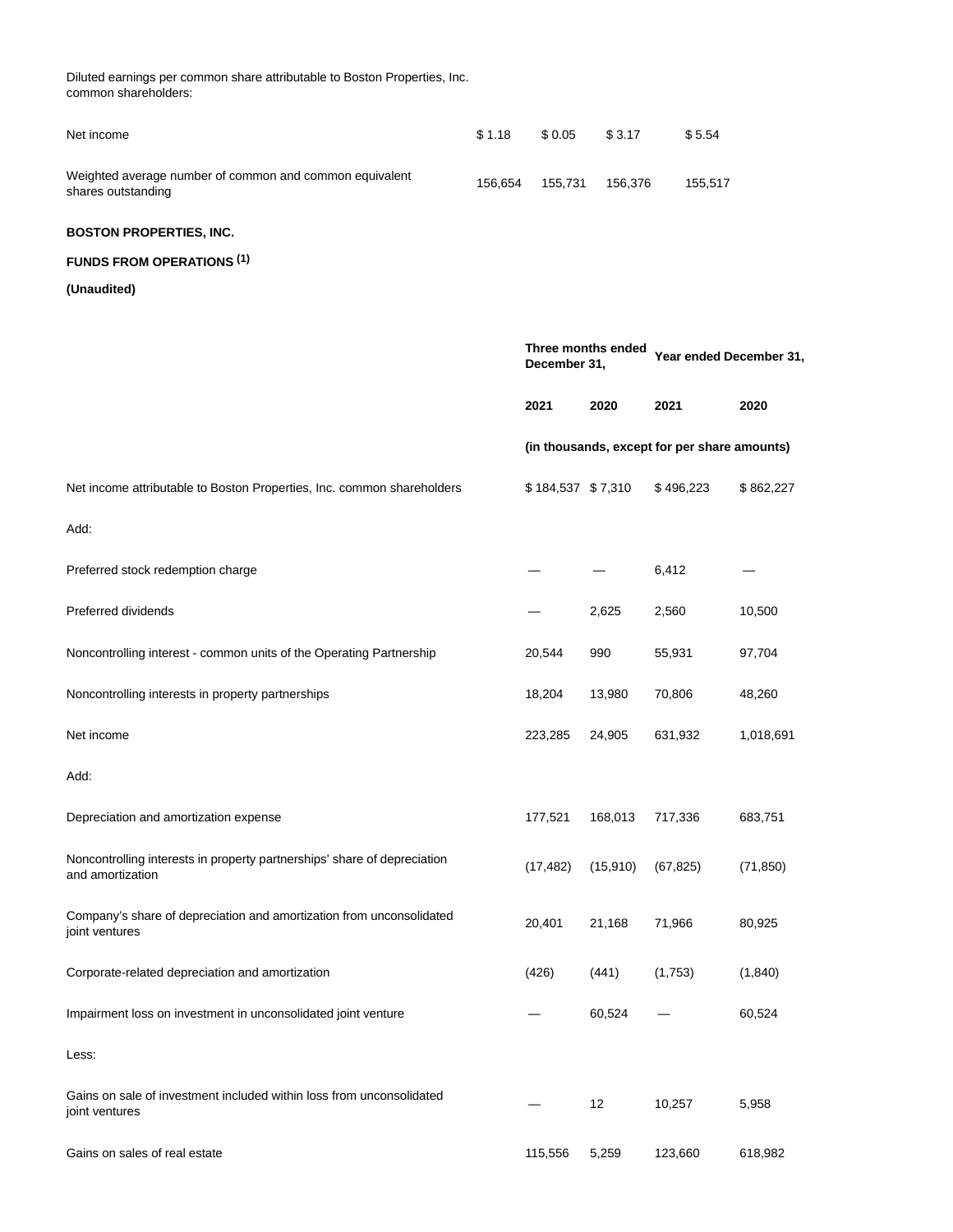| Noncontrolling interests in property partnerships                                                                               | 18,204  | 13,980  | 70,806    | 48,260    |
|---------------------------------------------------------------------------------------------------------------------------------|---------|---------|-----------|-----------|
| Preferred dividends                                                                                                             |         | 2,625   | 2,560     | 10,500    |
| Preferred stock redemption charge                                                                                               |         |         | 6,412     |           |
| Funds from operations (FFO) attributable to the Operating Partnership<br>common unitholders (including Boston Properties, Inc.) | 269,539 | 236,383 | 1,137,961 | 1,086,501 |
| Less:                                                                                                                           |         |         |           |           |
| Noncontrolling interest - common units of the Operating Partnership's<br>share of funds from operations                         | 26,576  | 23,275  | 111,975   | 108,310   |
| Funds from operations attributable to Boston Properties, Inc. common shareholders \$ 242,963 \$ 213,108 \$ 1,025,986            |         |         |           | \$978,191 |
| Boston Properties, Inc.'s percentage share of funds from operations - basic                                                     | 90.14%  | 90.15%  | 90.16%    | 90.03%    |
| Weighted average shares outstanding - basic                                                                                     | 156,297 | 155,682 | 156,116   | 155,432   |
| FFO per share basic                                                                                                             | \$1.55  | \$1.37  | \$6.57    | \$6.29    |
| Weighted average shares outstanding - diluted                                                                                   | 156,654 | 155,731 | 156,376   | 155,517   |
| FFO per share diluted                                                                                                           | \$1.55  | \$1.37  | \$6.56    | \$6.29    |

Pursuant to the revised definition of Funds from Operations adopted by the Board of Governors of the National Association of Real Estate Investment Trusts ("Nareit"), we calculate Funds from Operations, or "FFO," by adjusting net income (loss) attributable to Boston Properties, Inc. common shareholders (computed in accordance with GAAP) for gains (or losses) from sales of properties, impairment losses on depreciable real estate consolidated on our balance sheet, impairment losses on our investments in unconsolidated joint ventures driven by a measurable decrease in the fair value of depreciable real estate held by the unconsolidated joint ventures and real estate-related depreciation and

(1) amortization. FFO is a non-GAAP financial measure, but we believe the presentation of FFO, combined with the presentation of required GAAP financial measures, has improved the understanding of operating results of REITs among the investing public and has helped make comparisons of REIT operating results more meaningful. Management generally considers FFO and FFO per share to be useful measures for understanding and comparing our operating results because, by excluding gains and losses related to sales of previously depreciated operating real estate assets, impairment losses and real estate asset depreciation and amortization (which can differ across owners of similar assets in similar condition based on historical cost accounting and useful life estimates), FFO and FFO per share can help investors compare the operating performance of a company's real estate across reporting periods and to the operating performance of other companies.

Our computation of FFO may not be comparable to FFO reported by other REITs or real estate companies that do not define the term in accordance with the current Nareit definition or that interpret the current Nareit definition differently.

In order to facilitate a clear understanding of the Company's operating results, FFO should be examined in conjunction with net income attributable to Boston Properties, Inc. common shareholders as presented in the Company's consolidated financial statements. FFO should not be considered as a substitute for net income attributable to Boston Properties, Inc. common shareholders (determined in accordance with GAAP) or any other GAAP financial measures and should only be considered together with and as a supplement to the Company's financial information prepared in accordance with GAAP.

## **BOSTON PROPERTIES, INC.**

## **PORTFOLIO LEASING PERCENTAGES**

**% Leased by Location**

**December 31, 2021 December 31, 2020**

Boston 91.4 % 94.8 %